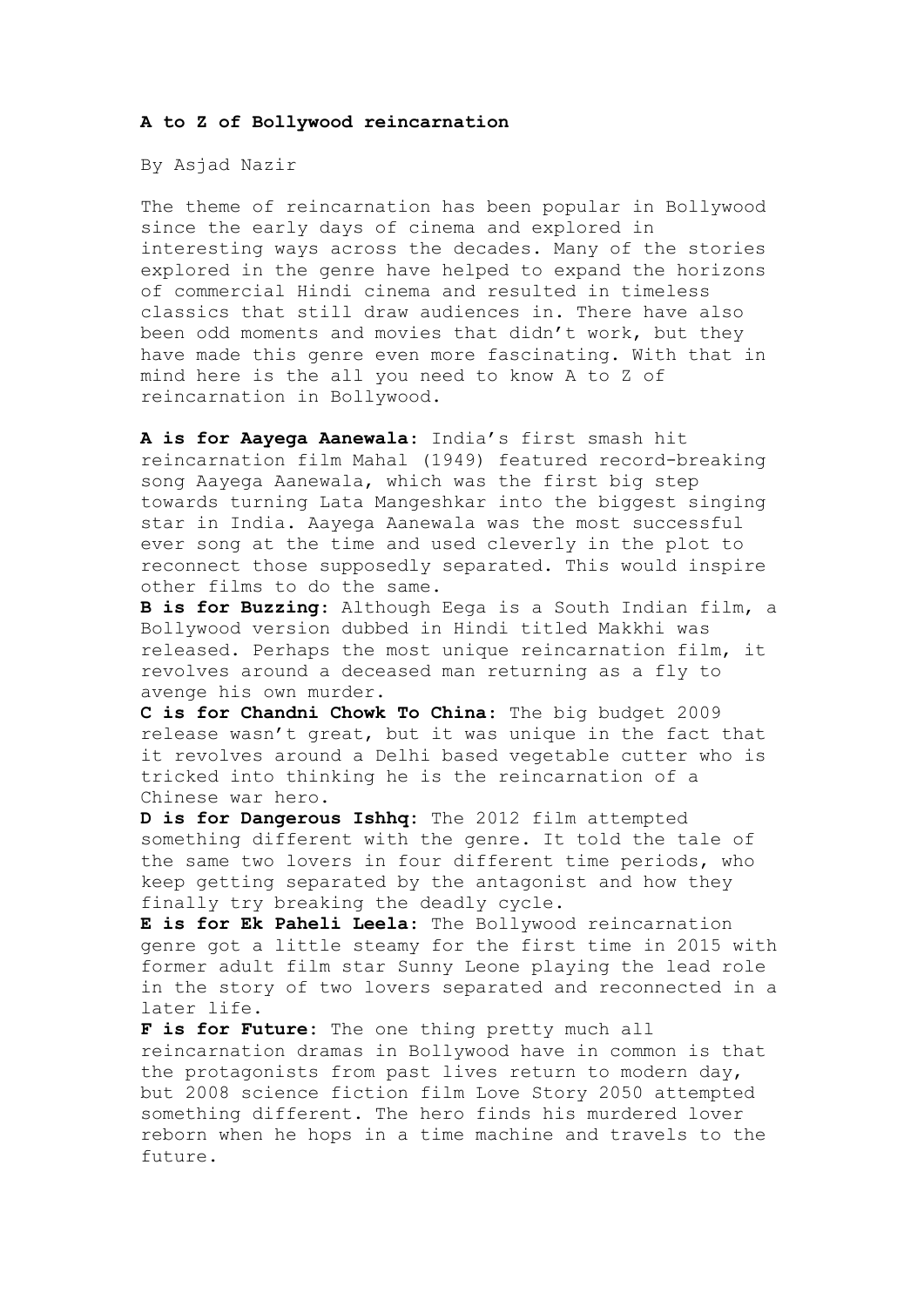**G is for Ghost**: A popular element in Bollywood reincarnation drama has been the presence of a ghost and most have been restless spirits looking for some type of closure. In Madhumati and Om Shanti Om the ghost returns to exact revenge, but in Neel Kamal it is a heartbroken man looking to reconnect with a lost love who has returned in human form.

**H is for Hamesha**: Another common staple of the Bollywood reincarnation drama is the antagonist staying alive after he has murdered the protagonists. That is exactly what happens in 1997 drama Hamesha where the villain kills a love rival and sees the object of his affection commit suicide, then many years later he encounters the reincarnated versions of them. A similar thing happens in Karan Arjun, where the two protagonists are born to exact revenge.

**I if for Immortal love:** The connecting factor of all romantic reincarnation dramas is immortal love and two people destined to be together reuniting after being reborn. Whether it is unrequited love, a romantic reunion or one protagonist needing closure, the common thread is an eternal love across the ages.

**J is for Janam Janam:** In Bollywood a protagonist who is unaware of a previous life usually finds out after visiting a certain location, which will usually trigger memories from the past and this has occurred in many films. In 1988 drama Janam Janam an architect takes shelter in a mansion during a journey to a distant town and whilst there starts recollecting a past life.

**K is for Karz:** The 1980 cult classic is widely regarded as one of the all time greatest reincarnation films. Apart from the story that ticked all the boxes of the genre, the film is remembered for the music, moments and song titles that would go onto inspire other movies. It also resulted in a rubbish 2008 remake starring Himesh Reshammiya, but we won't talk about that.

**L is for Love:** The most common subject in a Bollywood reincarnation film is love, which usually involves the two soul mates being separated and then being reunited after they are in reborn. Most times both will take human form and on other occasions like in 1968 film Neel Kamal one will reappear as a ghost looking for closure.

**M is Madhumati**: The greatest Bollywood reincarnation film is the classic starring Dilip Kumar, Vyjayanthimala and Pran. The highest grossing Bollywood film of 1958 won a record-breaking number of Filmfare Awards and inspired pretty much every film that followed in the genre in some way, which included the climax of smash hit 2007 release Om Shanti Om. There are also scenes, camera angles, characters and plot elements that reappeared in films from diverse genres.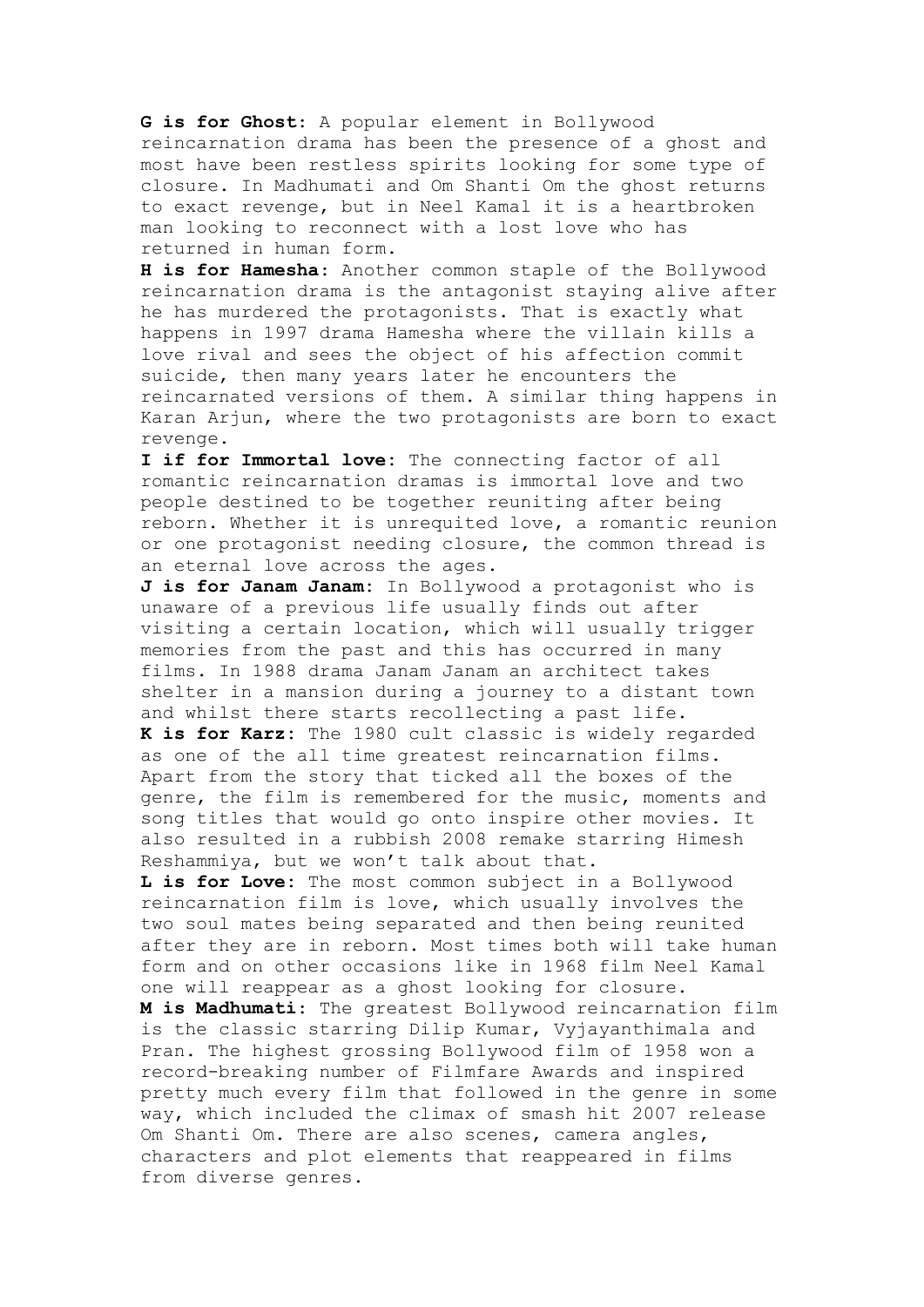**N is for Night:** Whether it is stumbling on to a past life or being contacted by a ghost in some way, the spooky elements of the genre not surprisingly occur in the night. This has not only added atmosphere, but also been used as an element to trigger memories.

**O is for Om Shanti Om:** The highest grossing Bollywood film of 2007 showed the reincarnation genre was alive and well. The smash hit movie that introduced Bollywood audiences to current queen Deepika Padukone took elements from diverse dramas in the same genre from the past and repackaged it for a modern day audience, which included a song with a record-breaking number of star cameos. **P is for Portrait:** One way protagonist find out about a previous life is stumbling onto a painting in a mansion of themselves or a ghostly figure they have seen. The painting will then subsequently trigger memories from a past life as was the case for 1976 film Mehbooba. **Q is for Quest**: Every reincarnation drama is essentially about the completion of a journey that was interrupted in one life. There will either be lovers reuniting, a soul being set free, revenge or some kind of justice, so there will be a beginning in one life and an end in the next. **R is for Revenge:** The second most common theme in reincarnation dramas after love is vengeance. That revenge will usually revolve around the person being murdered being reborn to seek revenge. In popular 1995 film Karan Arjun two slain brothers are reborn to exact revenge.

**S is for Songs**: The main element of songs in a movie has been to provided entertainment, but in reincarnation movies songs have been used as trigger to remember a past life, which has included films like Karz, Neel Kamal, Mehbooba, Mahal and so many more.

**T is for Trigger**: Every film in the genre has some sort of trigger that reawakens memories from a past life and songs have been the most popular, but there have been others. Two interesting one were a fear of fire in Om Shanti Om and a river boat ride in 1967 romantic drama Milan.

**U is for Urumeen**: One of the ways Bollywood have had access to reincarnation drama is Hindi dubbed versions of South Indian films. Hit 2015 Tamil film Urumeen was set across three generations and released in Hindi in 2018 as Hindustani Jaanbaaz.

**V is for Visions:** Quite often memories from a past life will result in a protagonist to having hallucinations and flashes from a past life, which included in 1995 romantic drama Prem.